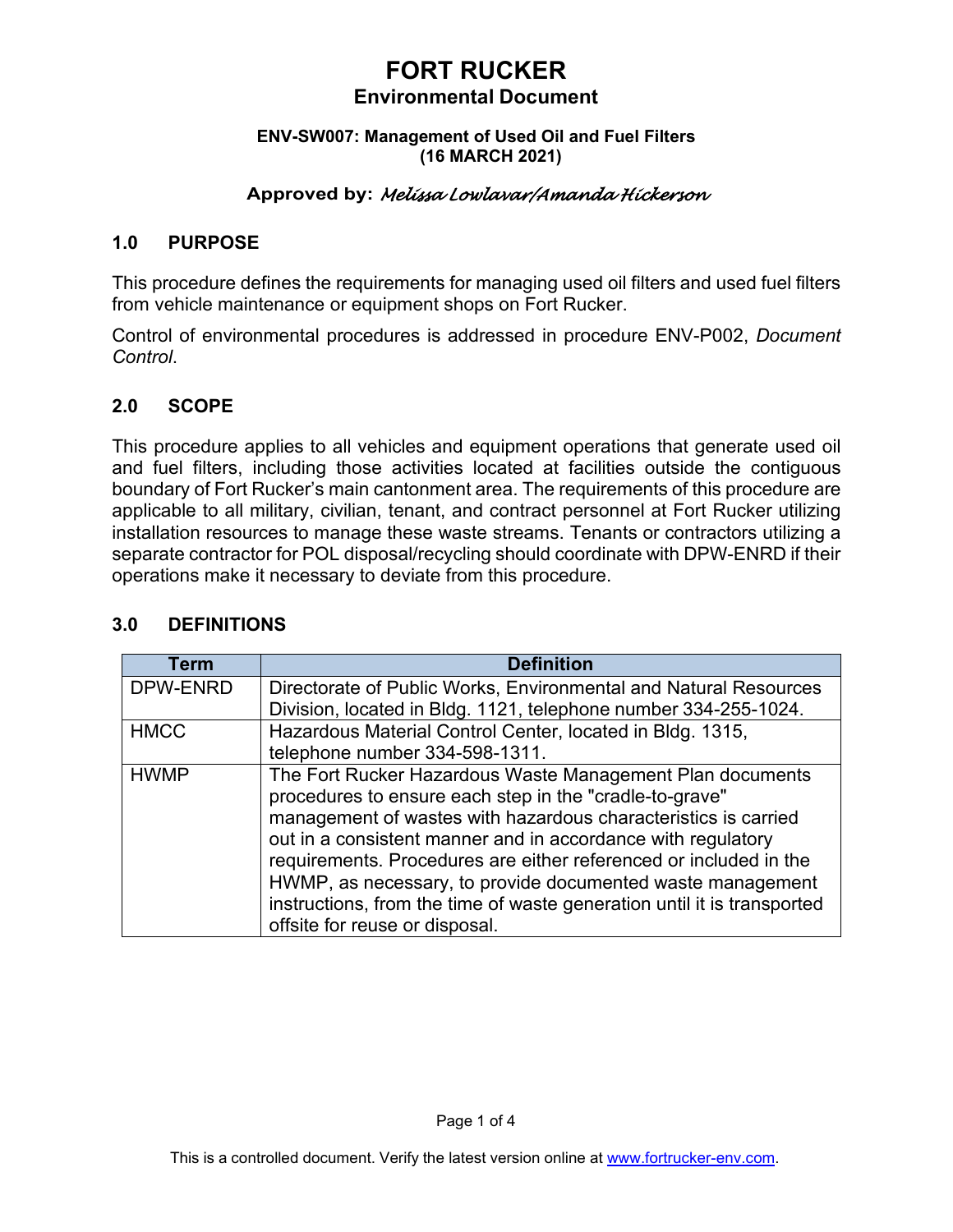# **FORT RUCKER Environmental Document**

#### **ENV-SW007: Management of Used Oil and Fuel Filters (16 MARCH 2021)**

#### **4.0 RESPONSIBILITIES**

#### **4.1 All Fort Rucker Organizations**

It is the responsibility of each unit, organization or contractor working on Fort Rucker to follow these procedures. Any deviation from this procedure due to utilization of a different disposal/recycling contractor should be coordinated with DPW-ENRD to ensure continued environmental protection.

#### **4.2 DPW-ENRD**

DPW-ENRD responsibilities include periodically performing waste and recycling drum surveys to validate conformance with this procedure. DPW-ENRD will conduct formal inspections as described in ENV-P003, Internal Auditing.

#### **5.0 PROCEDURE**

#### **5.1 Management of Used Oil Filters**

- 5.1.1 Non-metal filters must be drained of free flowing liquid, then may be disposed in regular trash by the organization generating the waste.
- 5.1.2 Metal filters:
	- 5.1.2.1 Metal filters may be returned to the HMCC directly or placed in designated blue totes for pick up by HMCC delivery personnel.
	- 5.1.2.2 Metal filters will be drained, crushed and recycled by the HMCC. The HMCC will do the following:
		- (a) Remove free-flowing oil through gravity and hot-drain into a proper used oil container. Note that hot-draining works best above 60 degrees F. In colder temperatures, the organization generating the waste needs to ensure that hot-draining is done on-site prior to placing the filter in the blue tote for removal by the HMCC
		- (b) Crush filters in a suitable machine so that the scrap metal can be recycled and the used oil captured and transferred into the used oil accumulation container or tank (labeled "USED OIL").
		- (c) Place crushed metal filters into collection containers for scrap metal recycling.
		- (d) Do not place any filters in the scrap metal collection containers unless they have been crushed.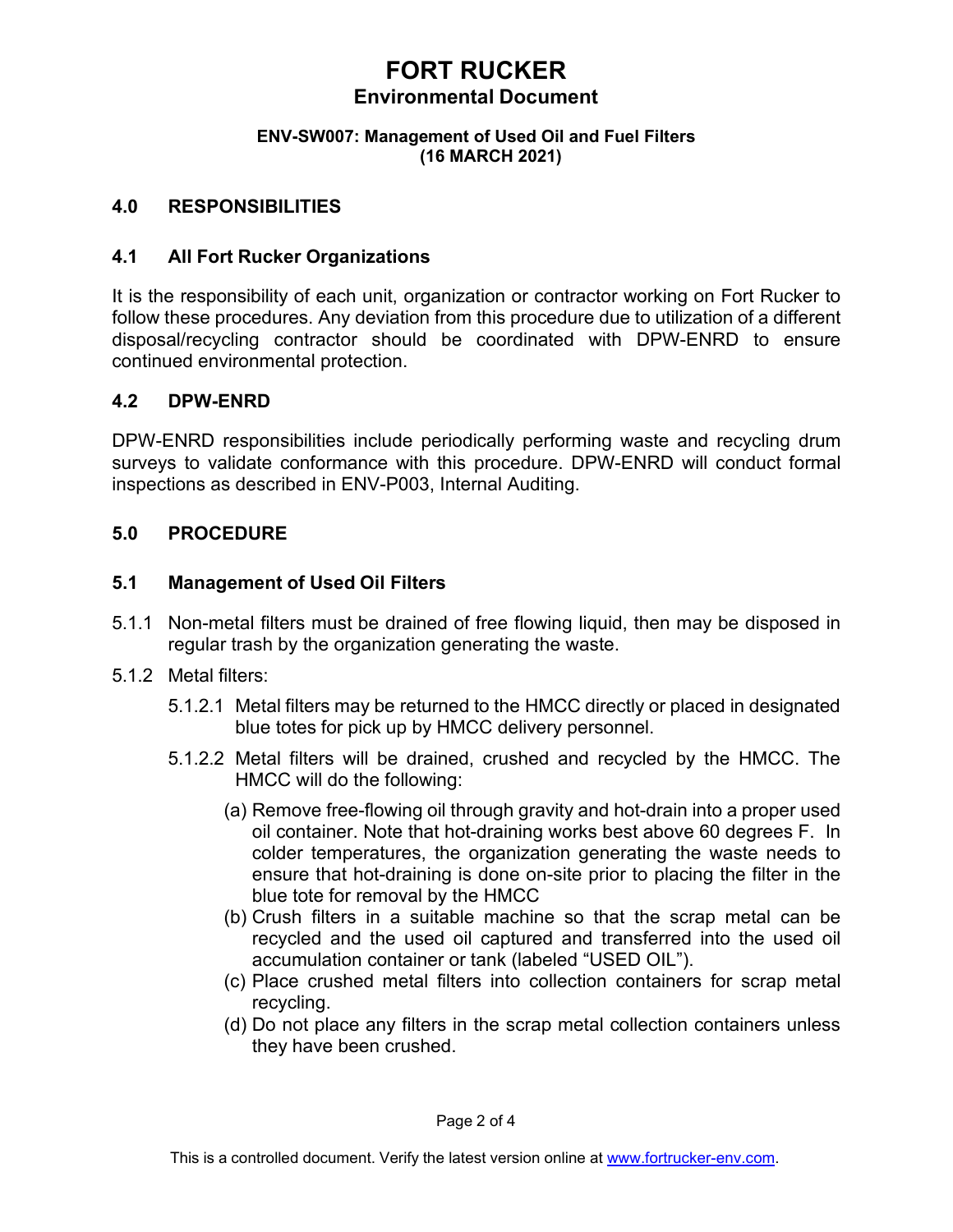# **FORT RUCKER Environmental Document**

#### **ENV-SW007: Management of Used Oil and Fuel Filters (16 MARCH 2021)**

- (e) Check bottom of collection container for free liquid. Pump out or absorb any oil that has accumulated to avoid a leak or spill. It is recommended that collection containers be lined with absorbent pads to absorb residual oil from filters once crushed.
- (f) Any containers of used filters awaiting crushing must be marked with the words "USED OIL FILTERS". Additional words may also be used if desired for clarity, such as "USED OIL FILTERS FOR RECYCLING".
- (g) All containers must be closed except when adding or removing filters.
- (h) All used oil containers or tanks must also be marked "USED OIL" and managed per current procedures for used oil management.

## **5.2 Management of Fuel Filters (all fuels except gasoline)**

- 5.2.1 For all used aviation fuel or diesel filters, handle per instructions for used metal and non-metal oil filters above. Approved and grounded metal containers should be used for all fuels.
- 5.2.2 Drain filters and manage used fuel separately from used oil.
- 5.2.3 Organization personnel must not leave the fuel filters unattended while draining.

## **5.3 Management of Gasoline Filters**

- 5.3.1 Drain into separate approved and grounded metal container designated for gasoline only, until there is no free flowing liquid or seepage from filters.
- 5.3.2 Collect filters in container(s) separately from other waste streams marked "USED GASOLINE FUEL FILTERS". Used gasoline fuel filters must be stored as hazardous waste and managed in accordance with the procedures described in Section 5 of the HWMP.

## **5.4 Management of Terne-Plated Filters**

5.4.1 Different handling and disposal requirements may apply to filters from buses, semi-tractors, heavy equipment, or construction equipment. Generators of filters from these equipment types must contact DPW-ENRD to obtain specific guidance. Thereason for this is to confirm if filters are terne-plated. Terne (a lead-tin alloy) servesas a plating on some larger filters which may require different handling as hazardous waste. Light-duty automobiles and trucks typically use non-terne-plated filters.